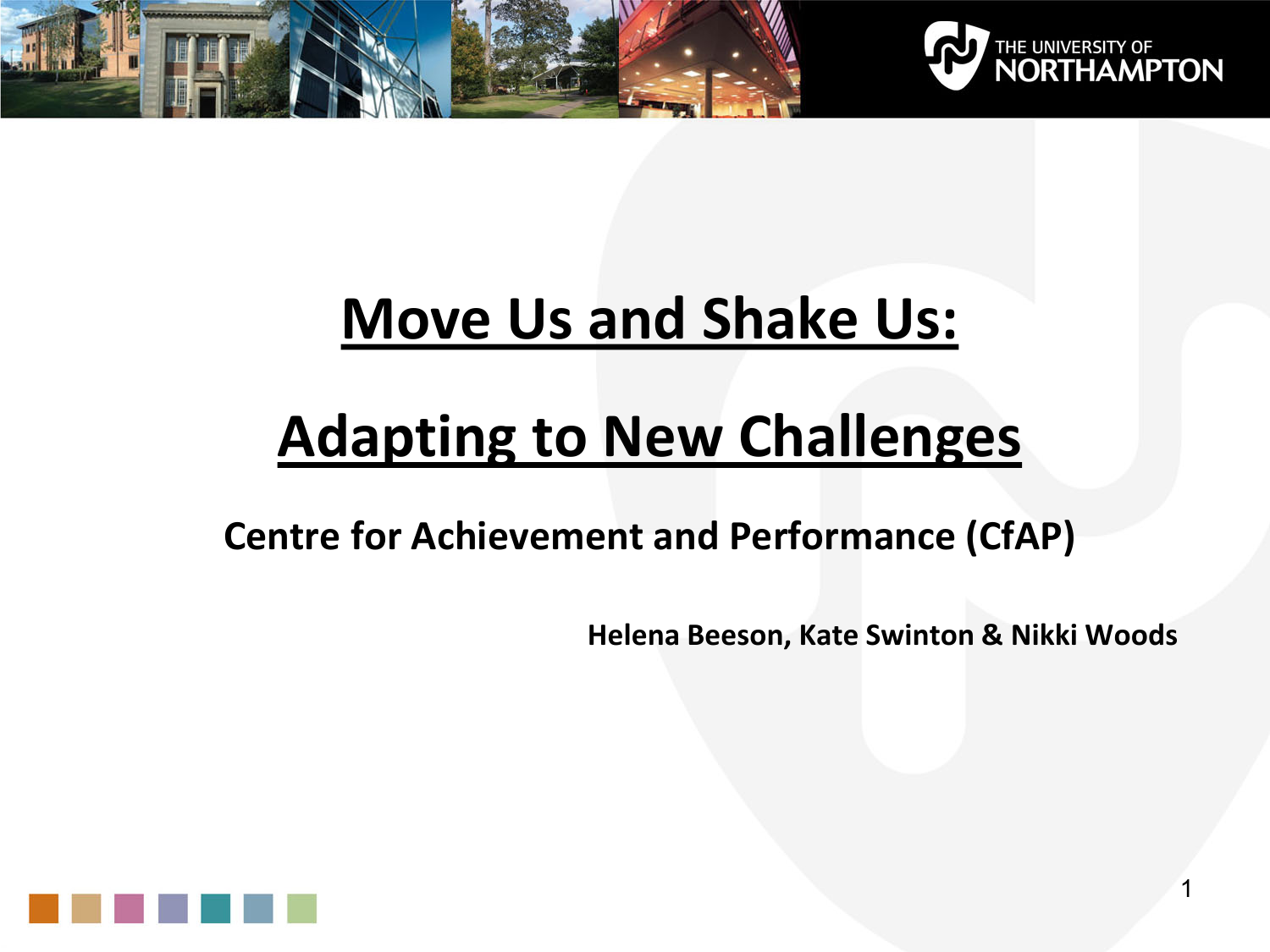

![](_page_1_Picture_1.jpeg)

# **Outline**

- A. Background to the CfAP Move/DMU's Influence
- B. Environmental Challenges
- C. Professional Challenges
- D. Improving Student Support & Meeting the Needs of the Changing Student Body
- E. Conclusion and Tips
- F. References
- G. Contact Details

![](_page_1_Figure_10.jpeg)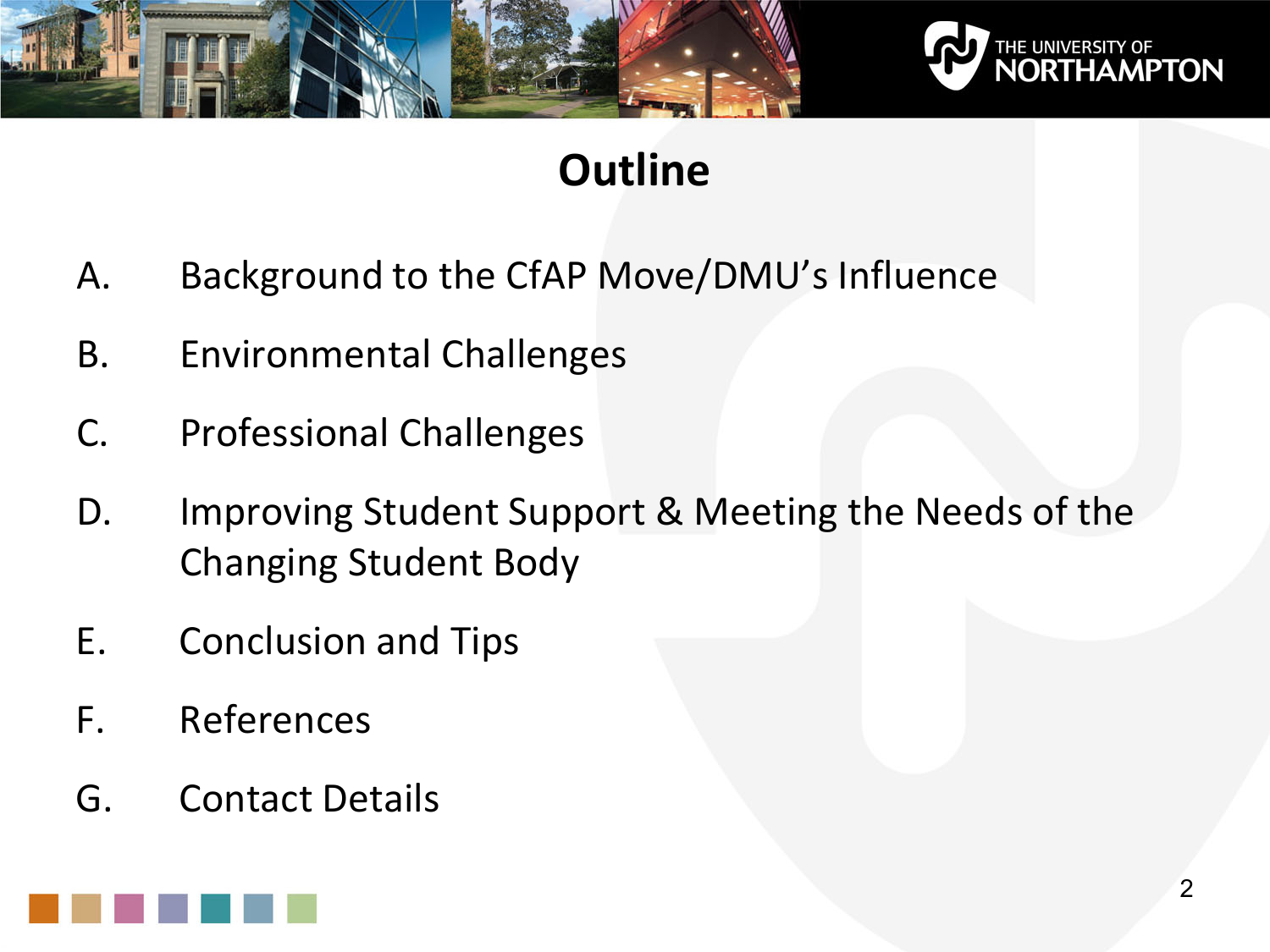![](_page_2_Picture_0.jpeg)

![](_page_2_Picture_1.jpeg)

## **A. Background to the CfAP Move**

- Restructuring:
	- Environmental issues
	- Professional issues
	- Supporting our users
- **DMU Influence:** 
	- CLaSS and CfAP
	- 100% increase in students
	- Allow time!

![](_page_2_Picture_11.jpeg)

![](_page_2_Picture_12.jpeg)

![](_page_2_Picture_13.jpeg)

![](_page_2_Figure_14.jpeg)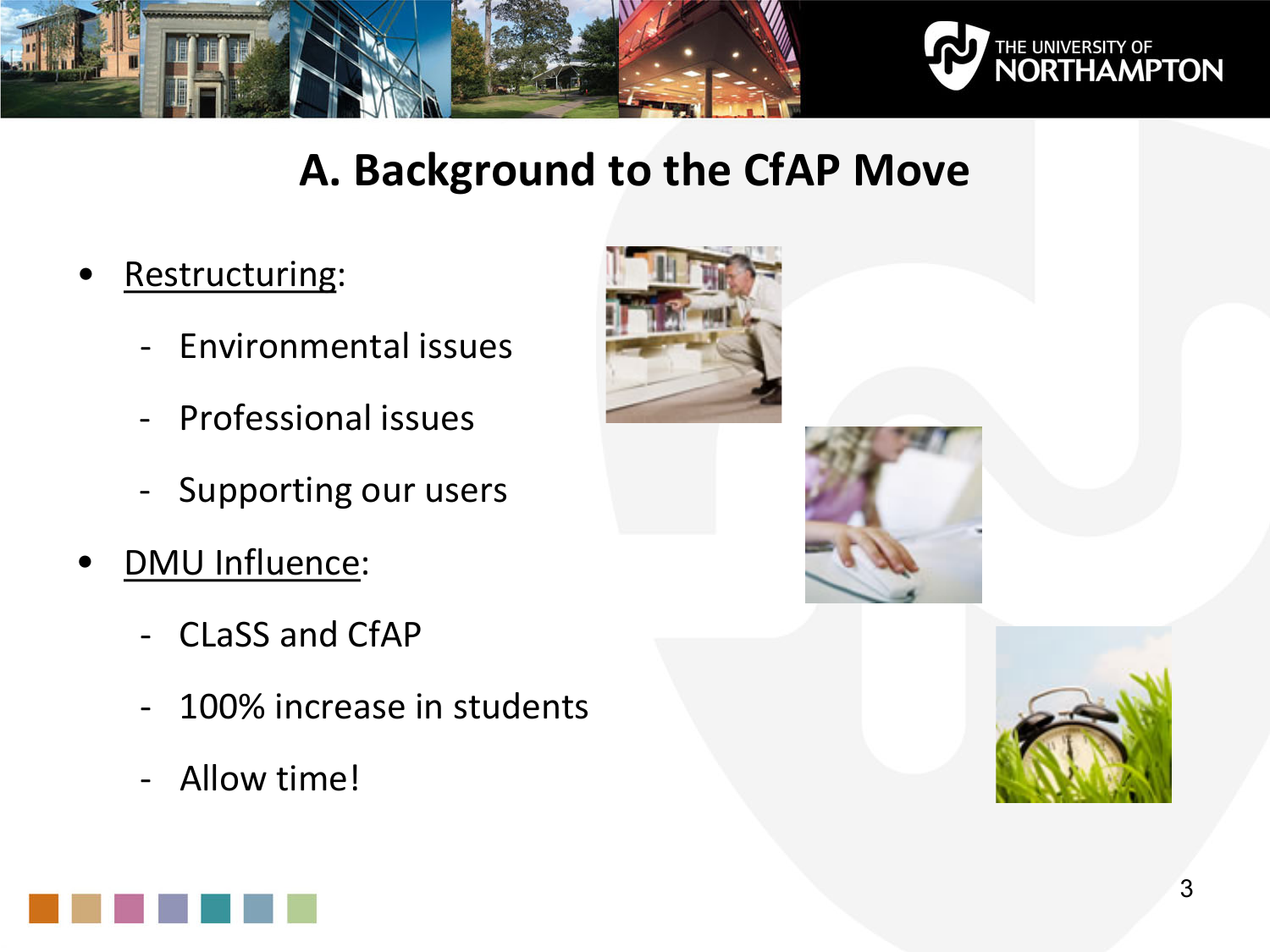![](_page_3_Picture_0.jpeg)

![](_page_3_Picture_1.jpeg)

## **B. Environmental Challenges**

- 1. Reflecting during the process:
- Reflecting on the environmental challenges from the staff and student perspective
- Brockbank and McGill (2007, p. 36) state 'reflective learning is an international process, where context and experience is acknowledged, in which learners are active individuals, wholly present, engaging with others, open to challenge, and the outcomes involves transformation as well as improvement for both individuals and their environment.'

![](_page_3_Picture_6.jpeg)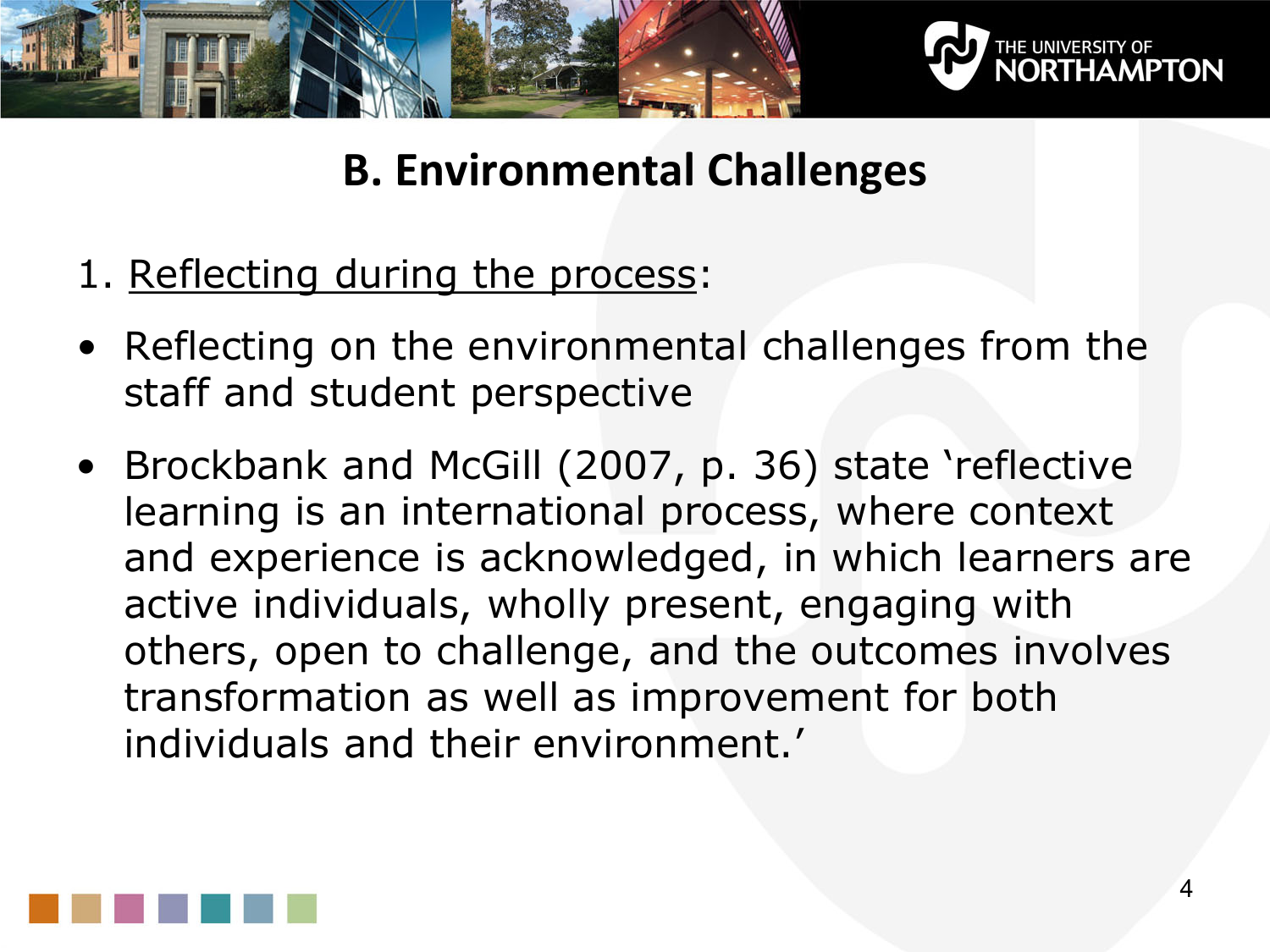![](_page_4_Picture_0.jpeg)

![](_page_4_Picture_1.jpeg)

## **B. Environmental Challenges**

- Reflection should be seen as 'process of operations' (Moon, 1999, p.12)
- CfAP undertook the role of the 'reflective practitioner' who sees reflection as a 'process with two key components: reflecting *on-action* (after the event) and *in-action* (during the event) (Schön, 1983).
- Reflection required looking at 'every stage of the process' as part of a pendulum where we were able to glide along our learning axis accordingly.

![](_page_4_Picture_6.jpeg)

![](_page_4_Picture_7.jpeg)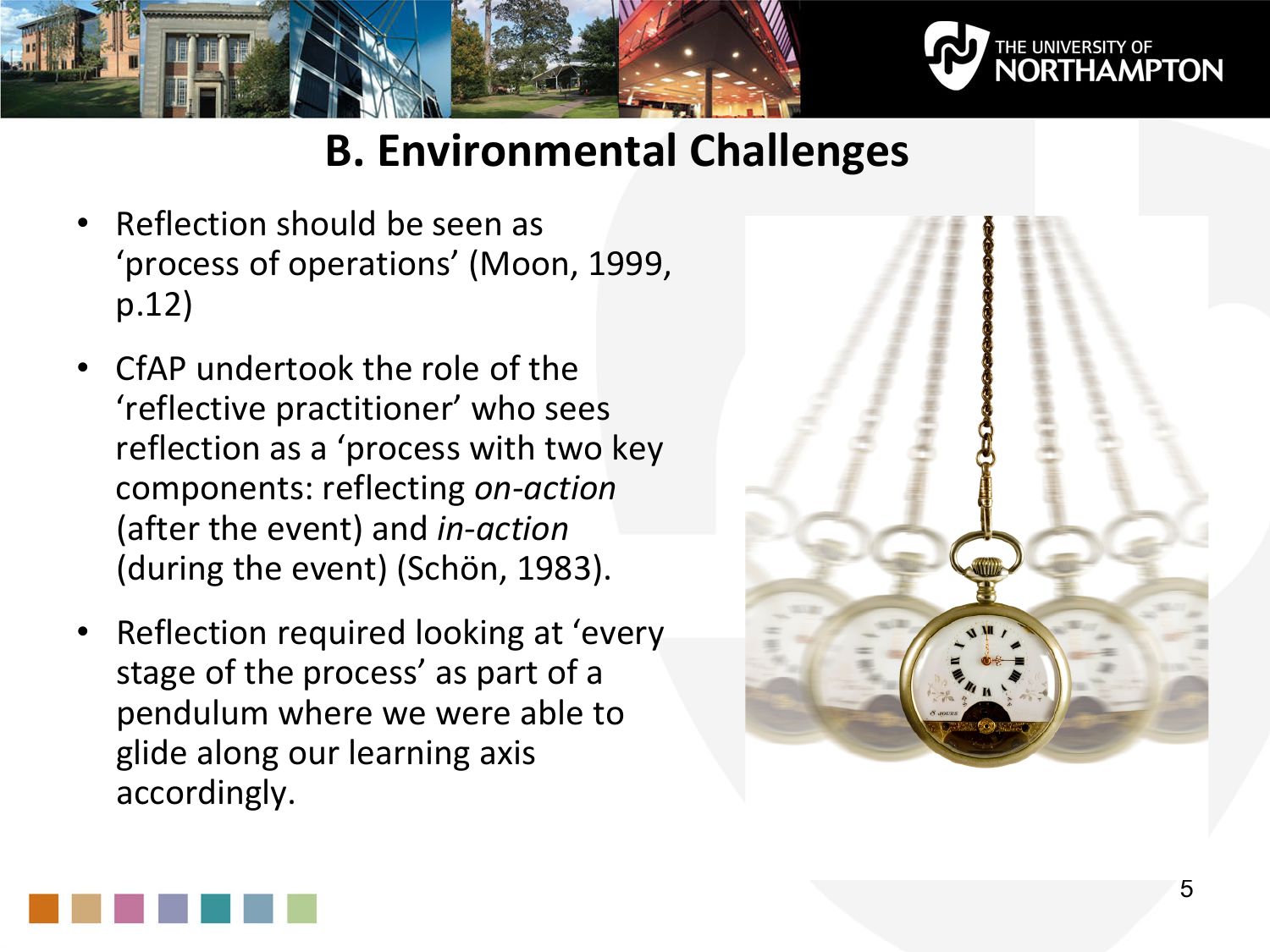![](_page_5_Picture_0.jpeg)

# **B. Environmental Challenges: Before the Move**

#### **Students**

- Inaccessible
- CfAP was invisible
- Had to travel between different buildings for the services – breakdown in their learning
- The service was isolated
- Drop-ins were not available
- Inflexible
- CfAP had its own receptionist

#### Staff

- Based in the student-centre upstairs – this hindered the students using CfAP and not knowing about our services
- Students were not as visible
- We had more space available to hold tutorials and workshops simultaneously
- We were more independent and not inter-linked with the essential services as we are now
- We had more space and our own receptionist 6

![](_page_5_Figure_16.jpeg)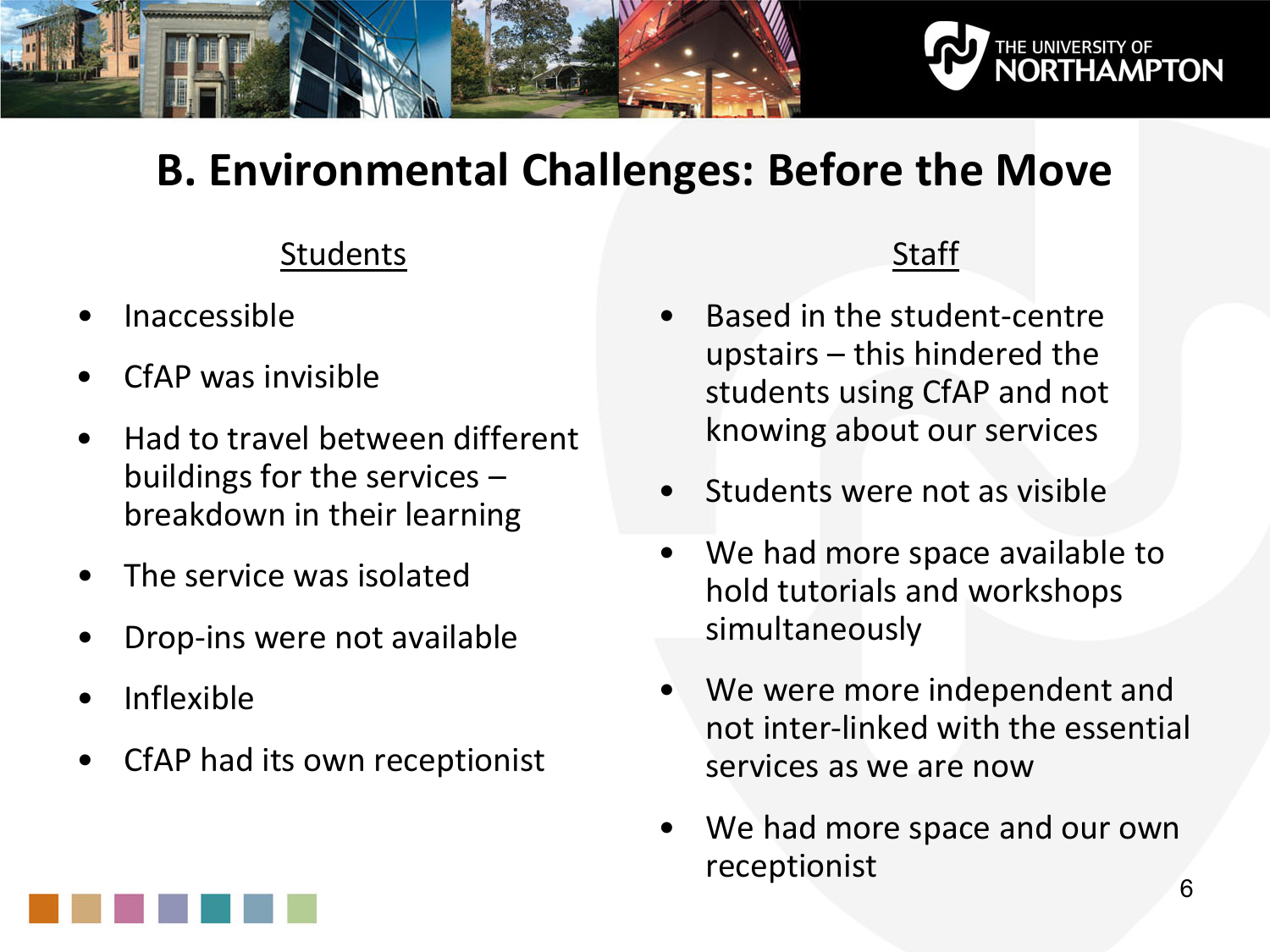![](_page_6_Picture_0.jpeg)

# **B. Environmental Challenges: After the Move**

#### Student

- Accessible and visible: ensures continuous learning and enhances the student experience
- Daily drop-ins and one-to-one appointments – extended hours
- Continuous and immediate support
- Student is more engaging  $-$  we meet their immediate needs
- Ongoing support in their learning
- Transitional support from college, undergraduate & postgraduate

![](_page_6_Figure_9.jpeg)

- CfAP is in the heart of the 'student-community' with all the services accessible in one area: we provide a contemporary, holistic, learning environment
- Greater consistency in our services and delivery
- Collaborative working
- We have changed our practices based on what the student wants compared to what we perceive they need. We have given the student what they really need and not what they think they want. 7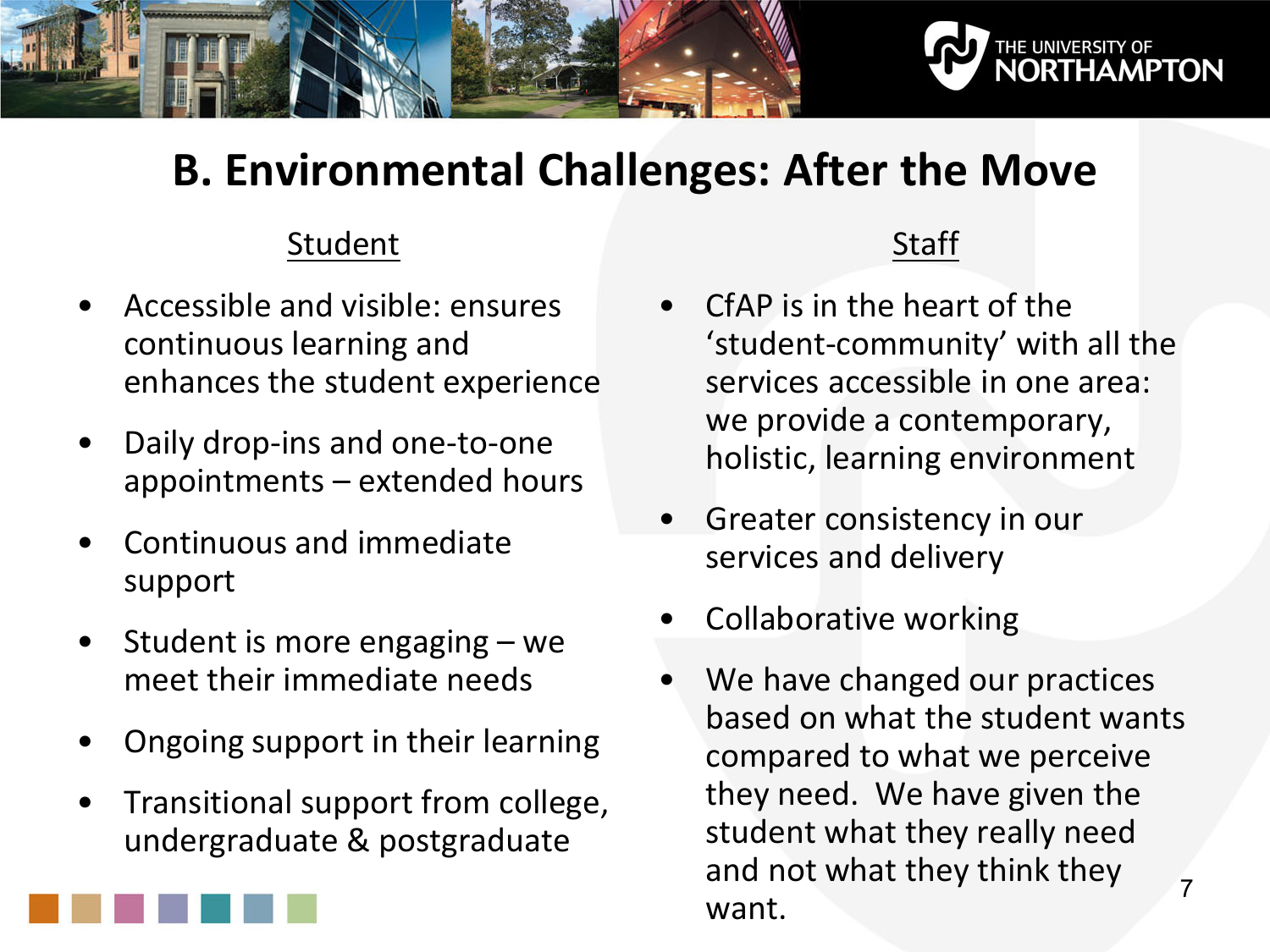![](_page_7_Picture_0.jpeg)

![](_page_7_Picture_1.jpeg)

- 1. Before the Move:
- Power and freedom
- CfAP Champions
- Autonomy
- Paranoia

![](_page_7_Picture_8.jpeg)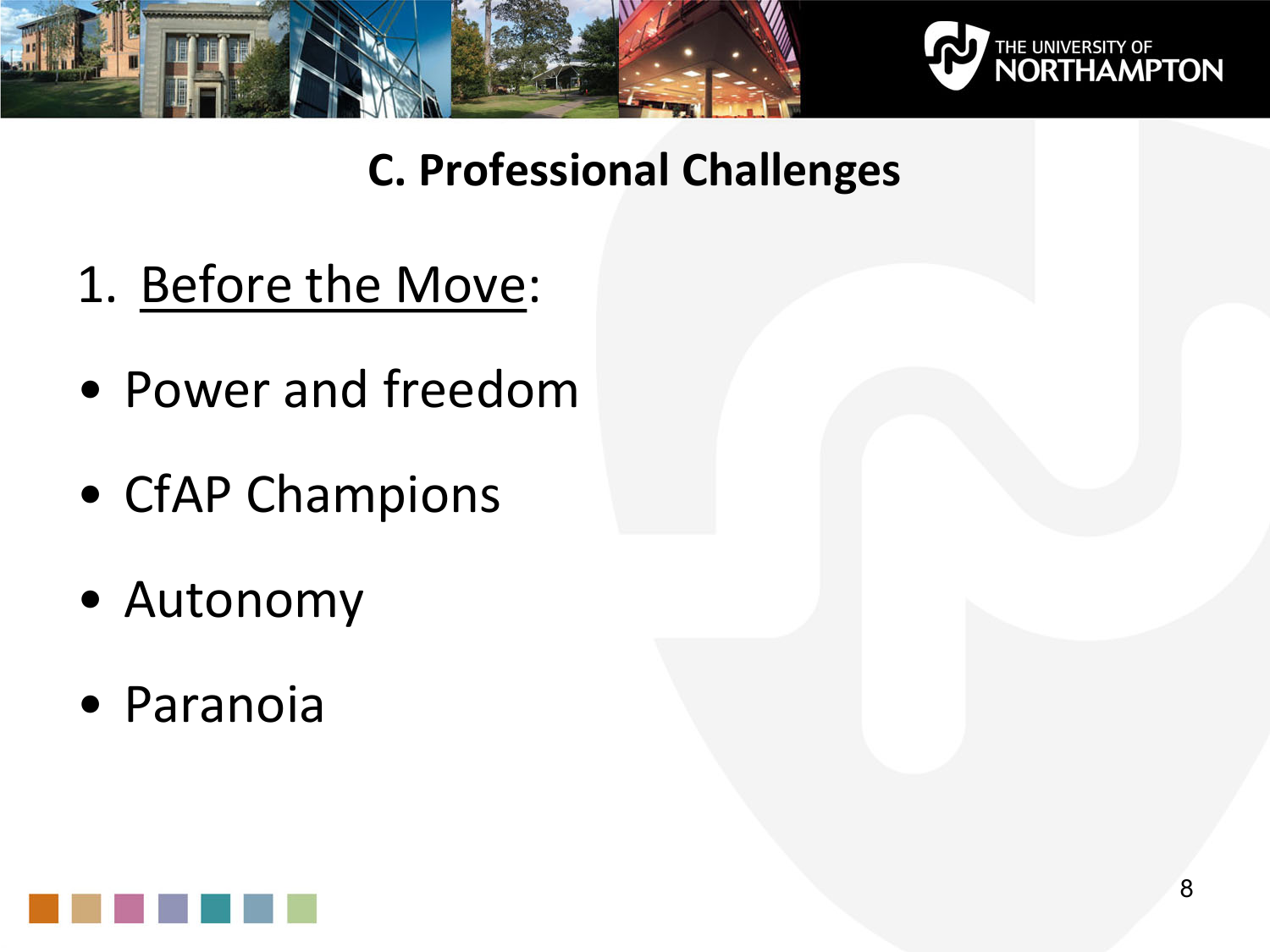![](_page_8_Picture_0.jpeg)

![](_page_8_Picture_1.jpeg)

- 2. Physical Change:
- New colleagues, expectations
- Skills required
- Staffing
- New champions
- Focal point

![](_page_8_Picture_9.jpeg)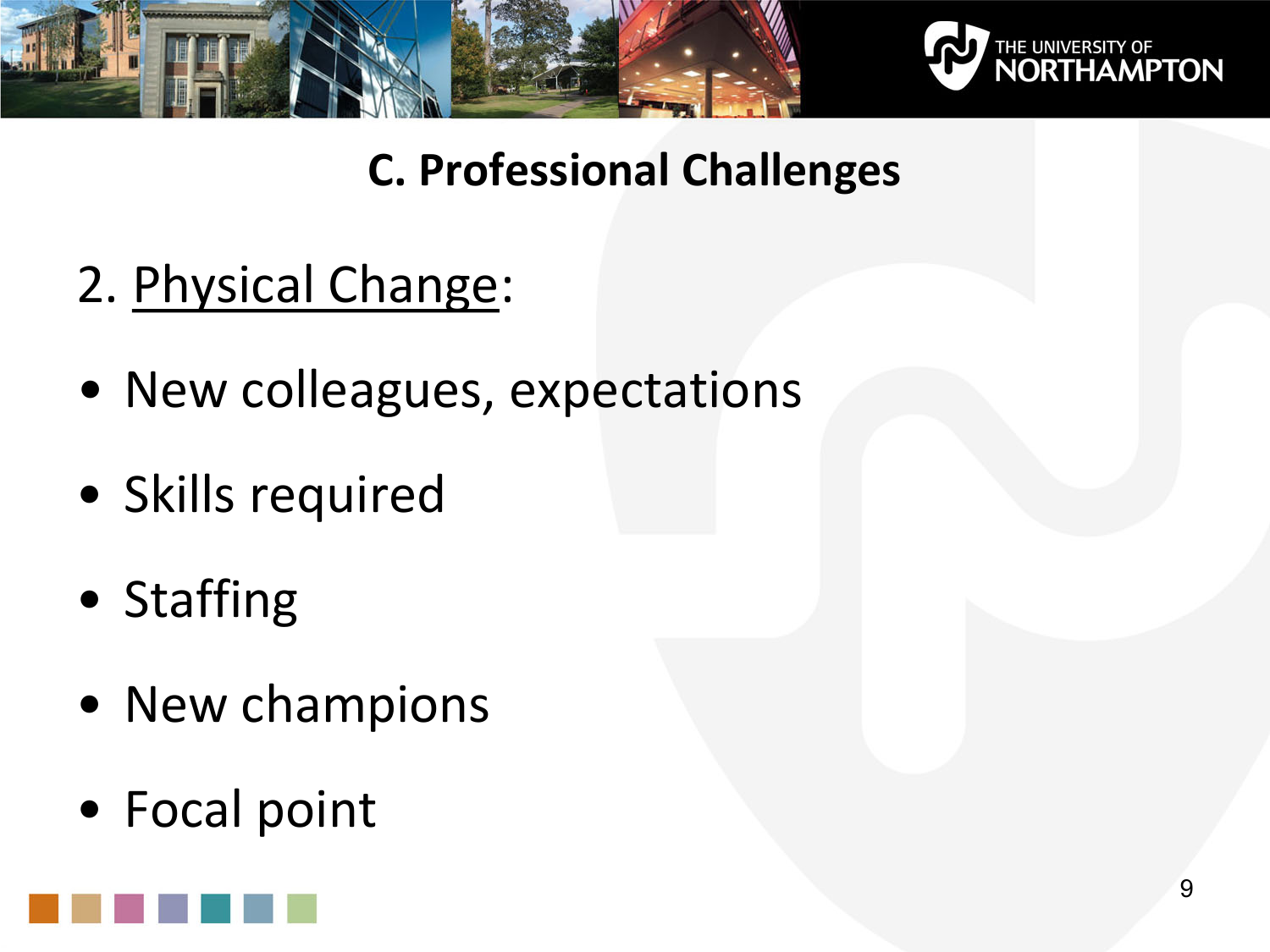![](_page_9_Picture_0.jpeg)

![](_page_9_Picture_1.jpeg)

- 3. Professional Change:
- 'Library assistants'
- Holistic support
- Strategic alignment

![](_page_9_Picture_7.jpeg)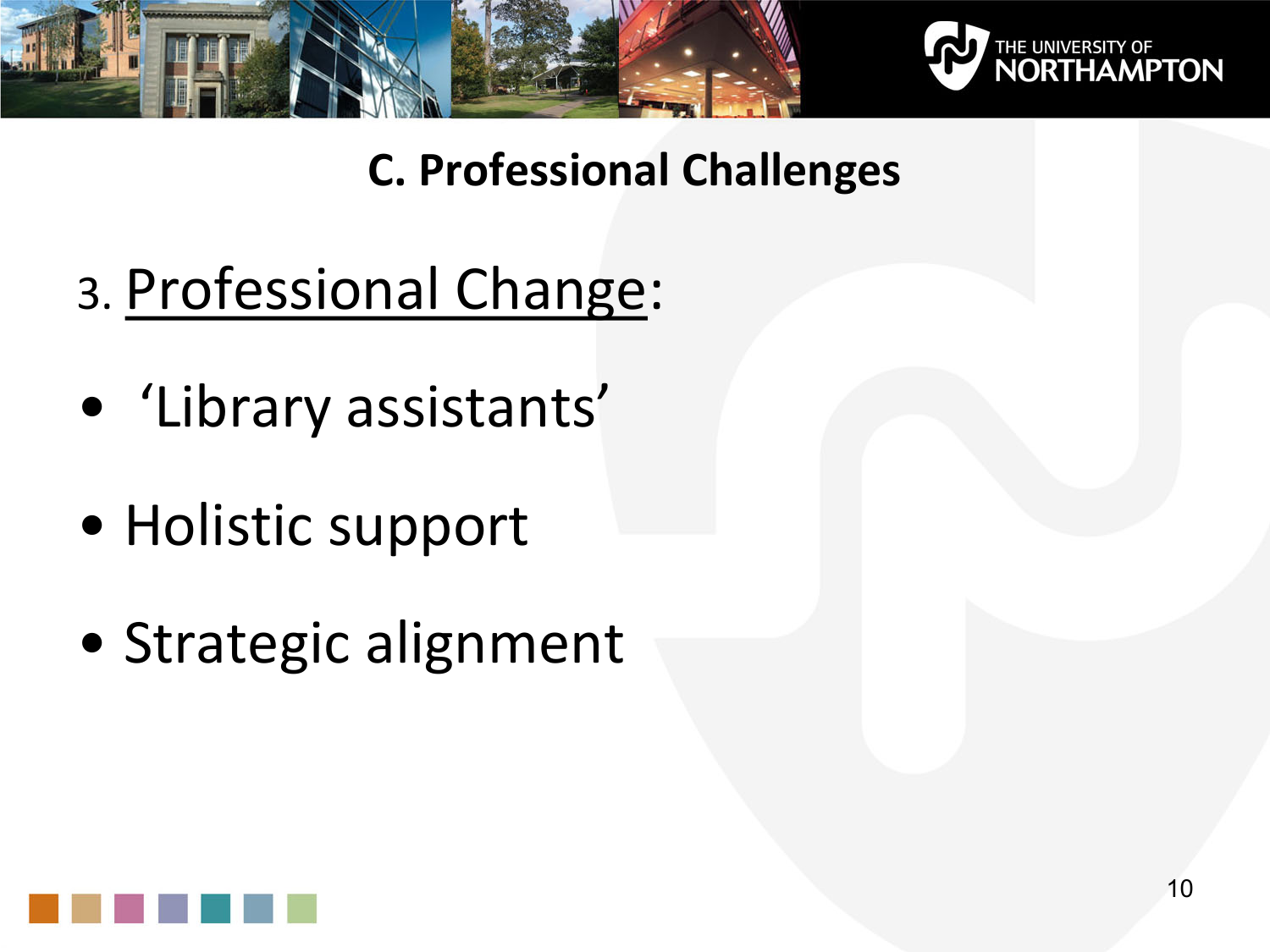![](_page_10_Picture_0.jpeg)

![](_page_10_Picture_1.jpeg)

# 4. Management can help:

Doidge (1998) – well coached and motivated football team often beats gifted individuals who do not know how to work well together.

![](_page_10_Picture_5.jpeg)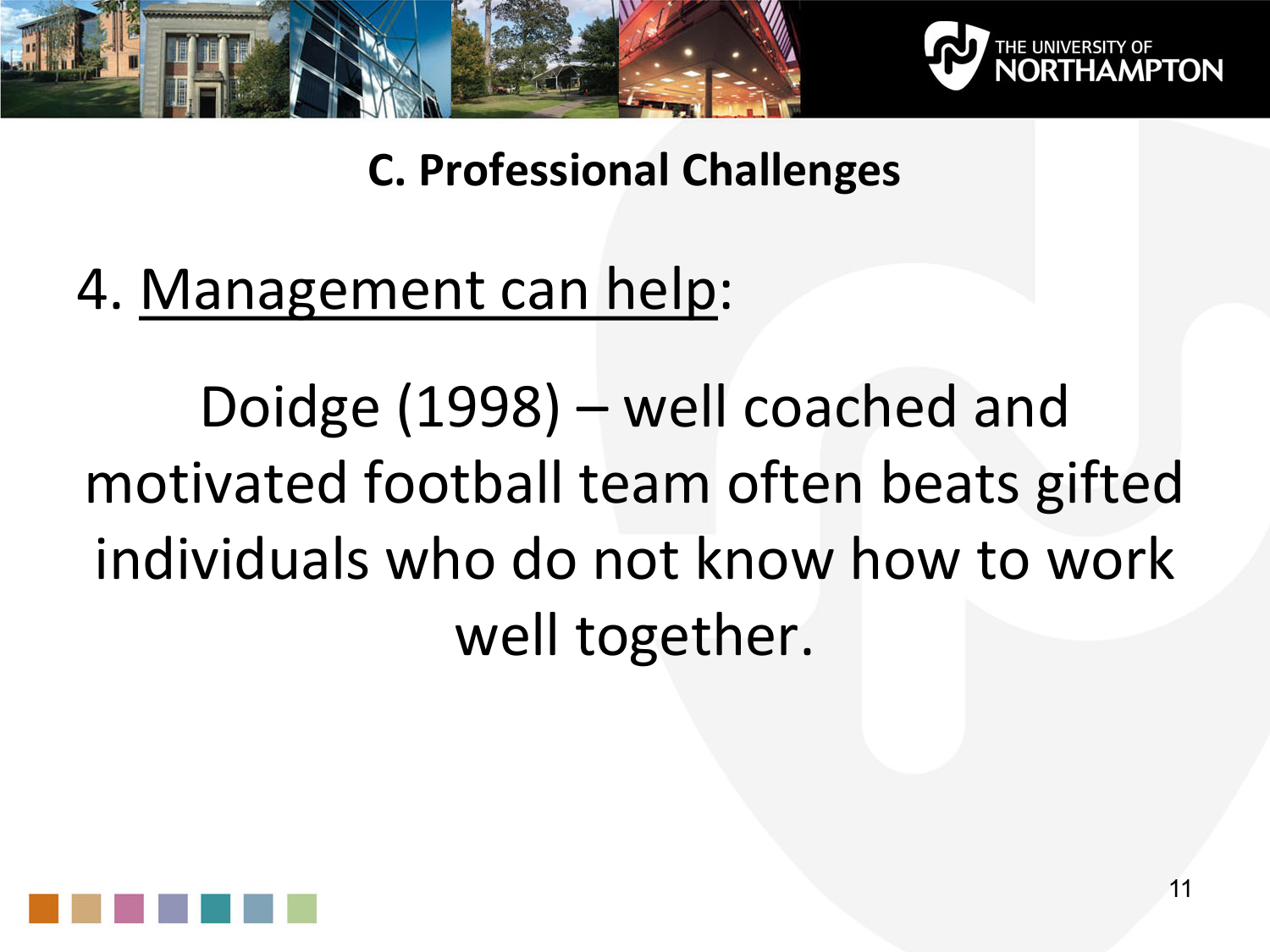![](_page_11_Picture_0.jpeg)

![](_page_11_Picture_1.jpeg)

**D. Improving Student Support & Meeting the Needs of the Changing Student Body**

- One stop helpdesk
- Daily drop-in sessions
- One-to-one appointments
- 34% rise in under 21
- 54% rise in under 21 males
- 59% rise in Black or Black-British Caribbean
- 143% rise in Chinese students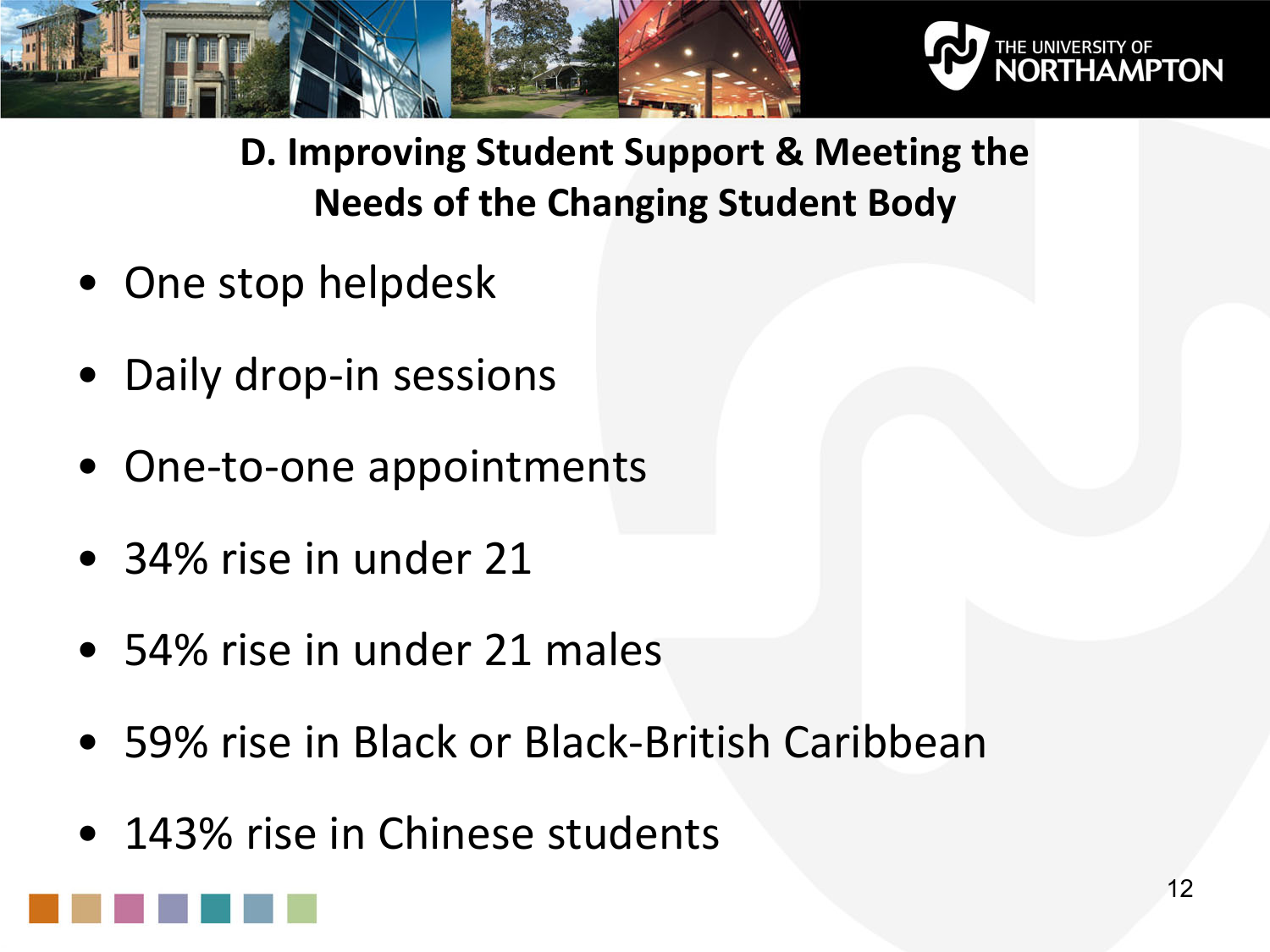![](_page_12_Picture_0.jpeg)

![](_page_12_Picture_1.jpeg)

**D. Improving Student Support & Meeting the Needs of the Changing Student Body**

- Blended teaching
- Dual inductions
- Shared teaching sessions

![](_page_12_Picture_6.jpeg)

![](_page_12_Picture_7.jpeg)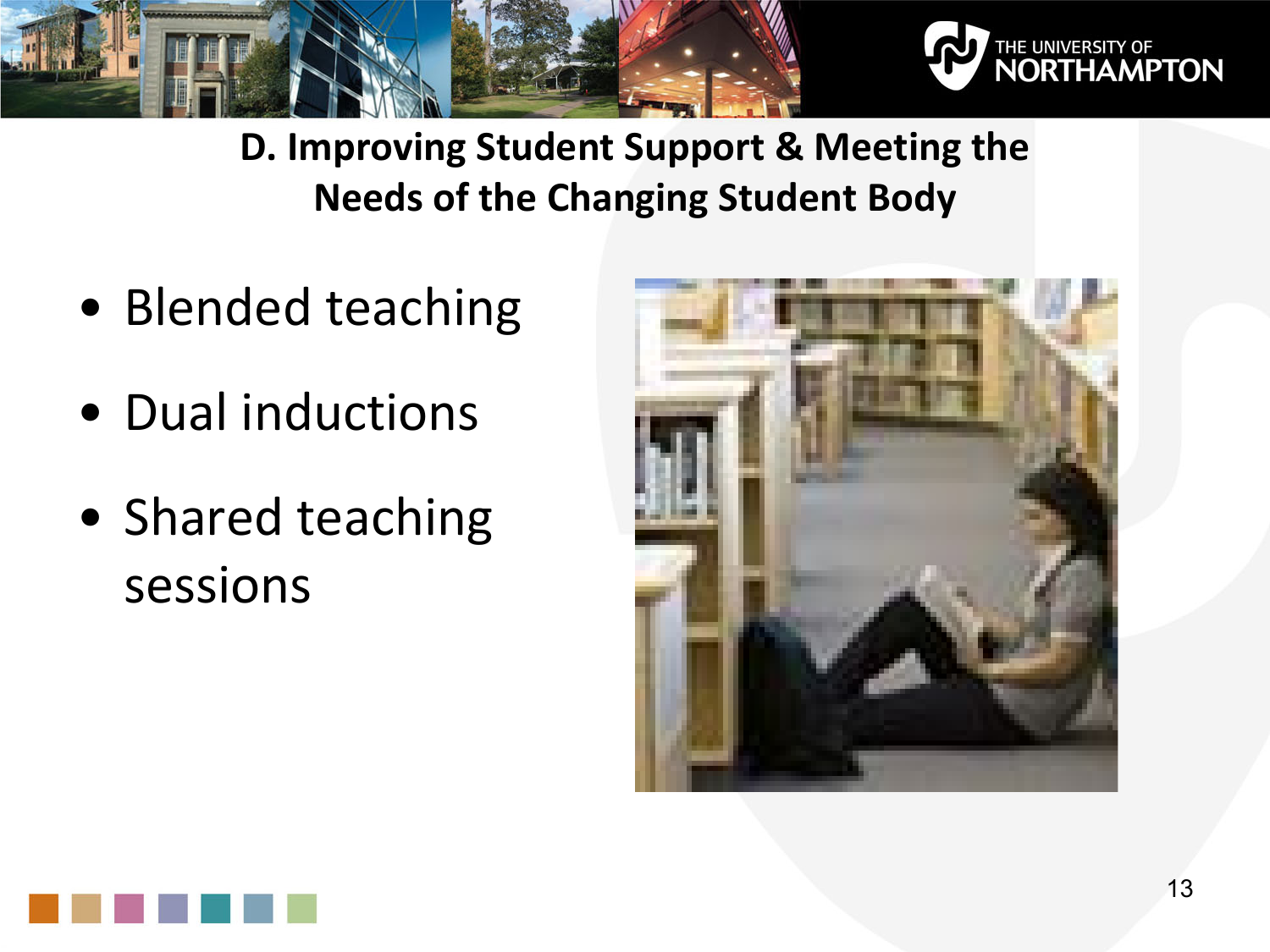![](_page_13_Picture_0.jpeg)

![](_page_13_Picture_1.jpeg)

## **E. Conclusion and Tips**

- Steep learning curve
- No longer an island

![](_page_13_Picture_5.jpeg)

- Establish contacts before the move
- Be proactive and ask about FAQs before the move
- Don't assume people know what to do
- Some will always be resistant to change

![](_page_13_Picture_10.jpeg)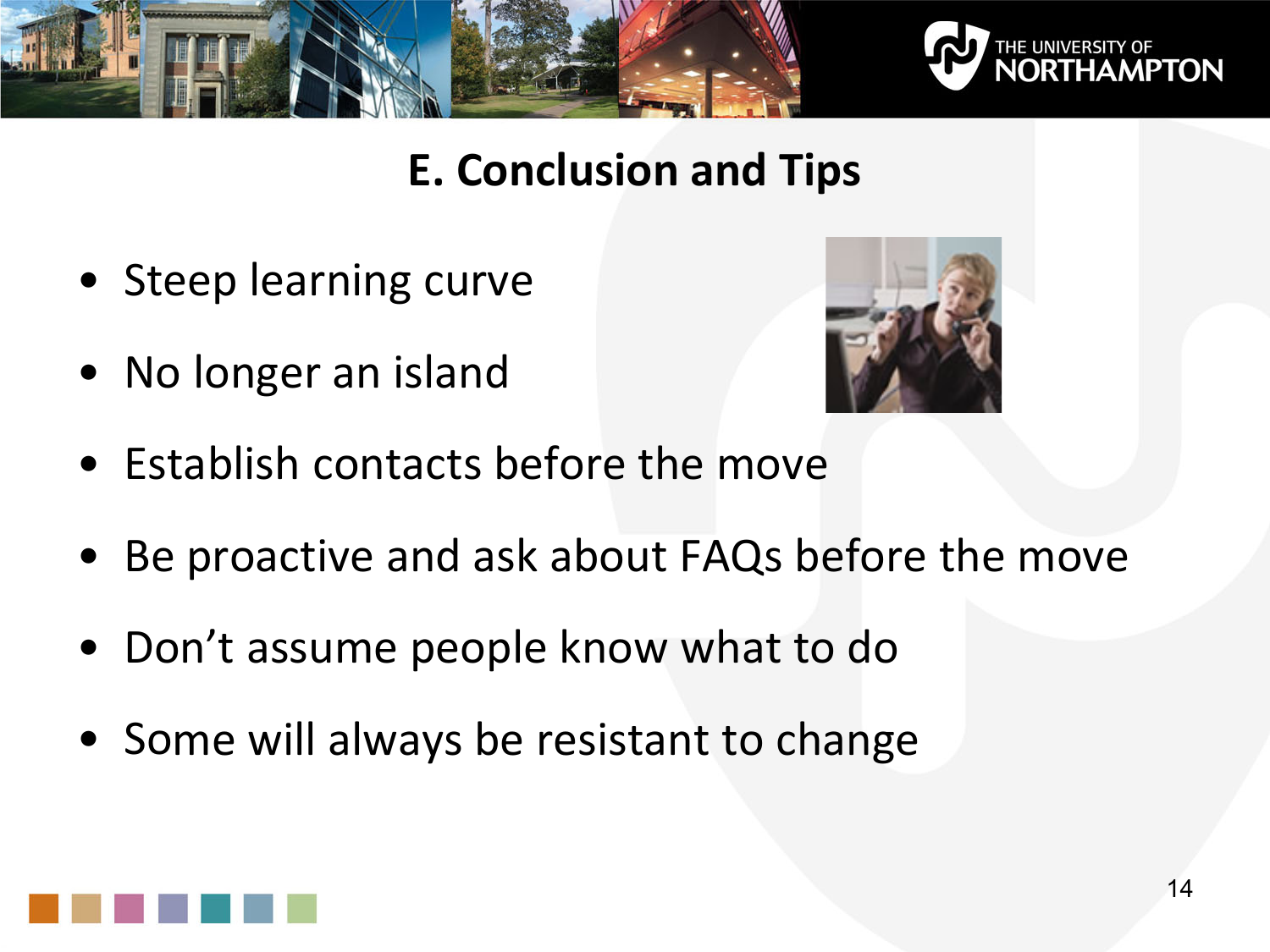![](_page_14_Picture_0.jpeg)

![](_page_14_Picture_1.jpeg)

# **E. Conclusion and Tips**

- Maintain good communications skills/channels and keep them open throughout the process – differences between hearing and listening
- Learning and sharing 'your space' and the new environment
- Paranoia?
- Don't be afraid to ask questions if you are unsure

![](_page_14_Picture_7.jpeg)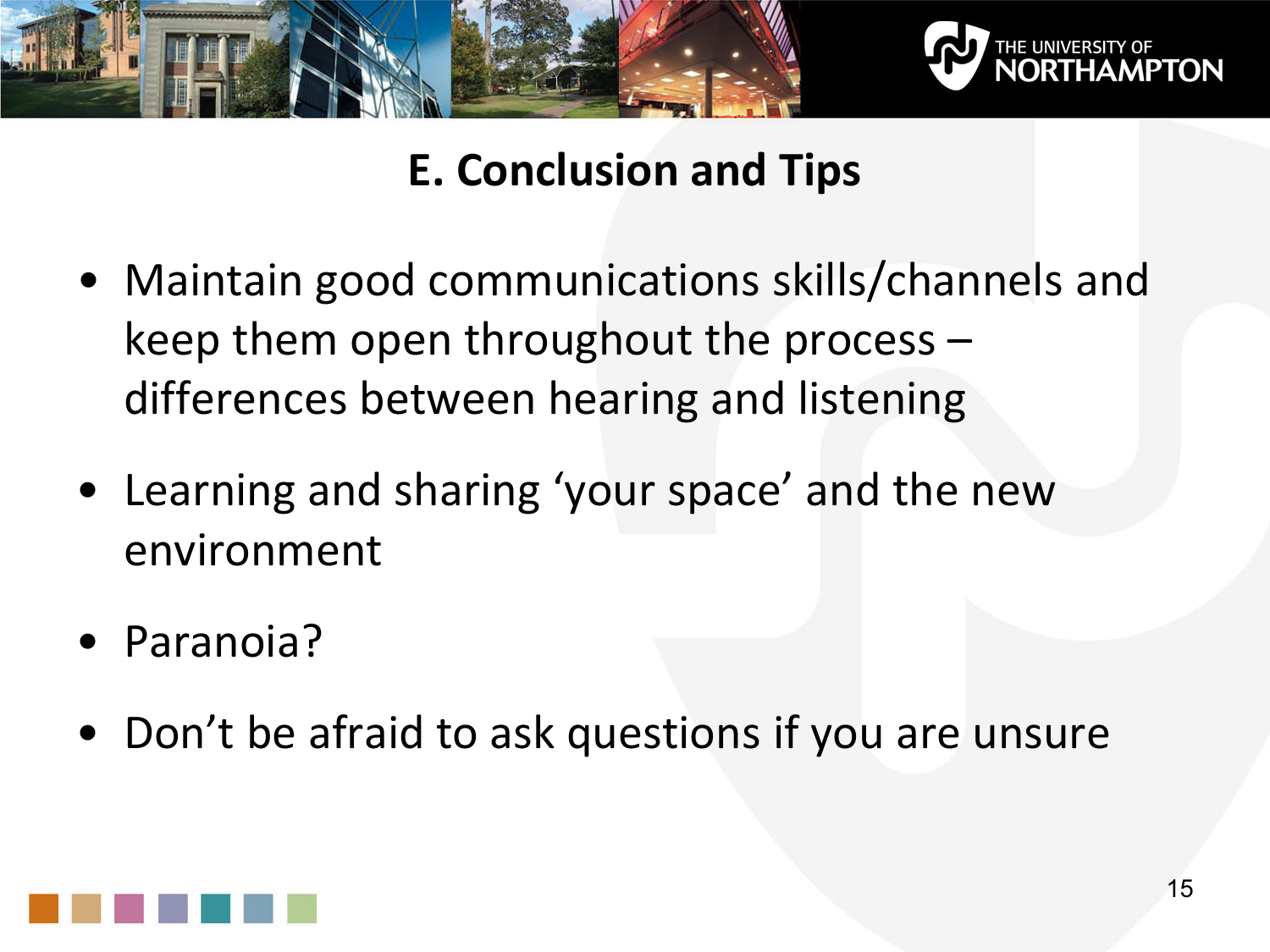![](_page_15_Picture_0.jpeg)

![](_page_15_Picture_1.jpeg)

## **F. References**

Black, C. and Roberts, S. (2006) Learning the social way: enhancing learning in a traditional setting. *New review of academic librarianship* **12** (2) pp. 83-93.

Brockbank, A. and McGill, I. (2007) *Facilitating Reflective Learning in Higher Education*. (2nd ed.) Maidenhead: Open University Press.

Doidge, J. (1998) Ch.3 Teams, team working and problem-solving. In: Doidge, J., Hardwick, B. and Wilkinson, J. (eds.) *Developing Support and Allied Staff in Higher Education.* London: Kogan Page, pp. 29-38.

Jones, R. (2008) *Student retention and success: a synthesis of research* [online] Higher Education Academy. Available from: http://www.heacademy.ac.uk/assets/EvidenceNet/Syntheses/wp\_retention synthesis for pdf updated 090310.pdf [Accessed 12th March 2013]

![](_page_15_Picture_7.jpeg)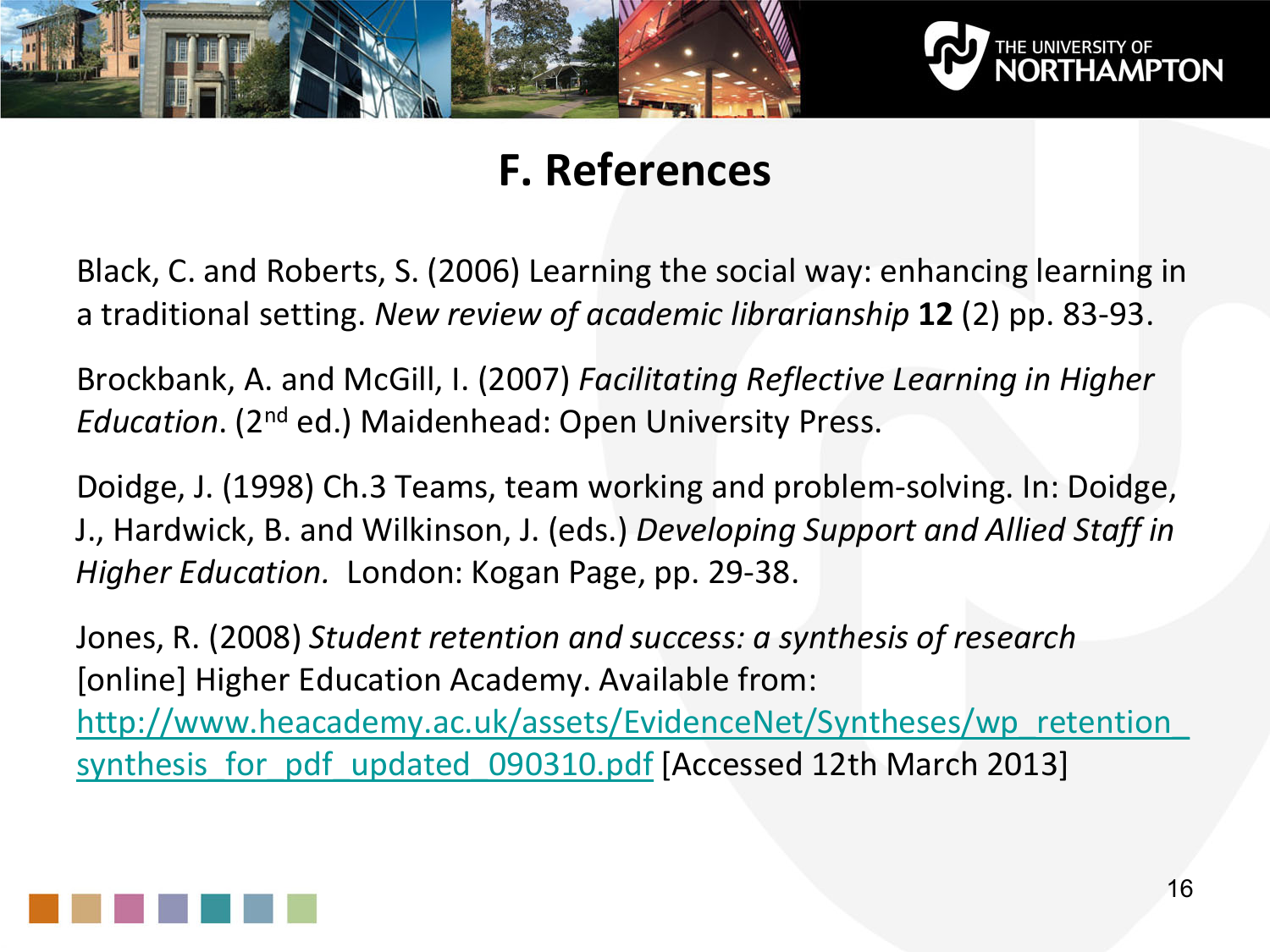![](_page_16_Picture_0.jpeg)

![](_page_16_Picture_1.jpeg)

## **F. References**

Moon, J. (1999) *Reflection in Learning and Professional Development: Theory and Practice*. Abingdon: Poutledge-Falmer.

Pillai, M. (2010) Locating learning development in a university library: promoting effective academic help seeking. *New review of academic librarianship* **16** (2) pp. 121-144.

Schön, D. A. (1983) *The Reflective Practitioner*. London: Temple Smith.

![](_page_16_Picture_6.jpeg)